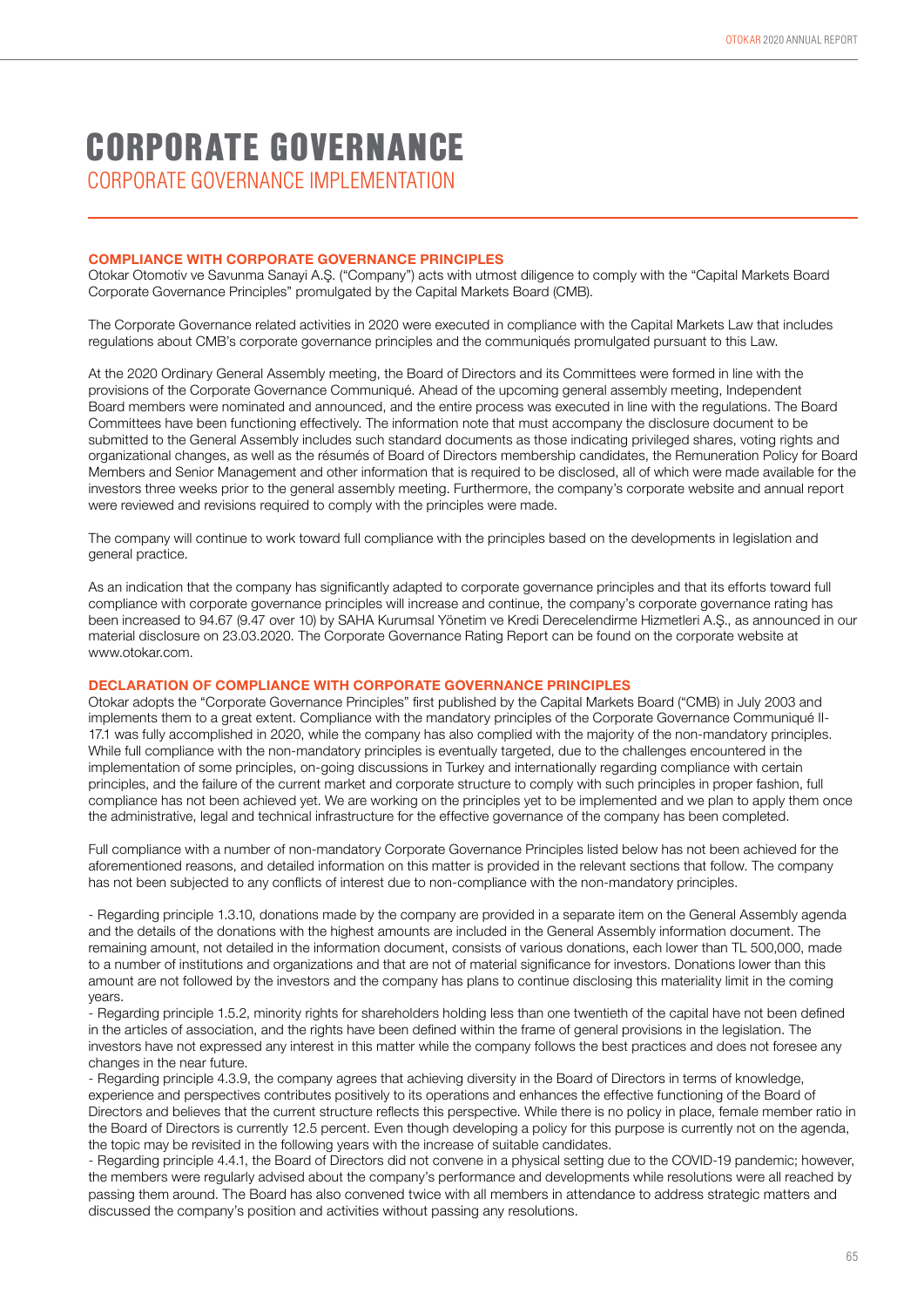# CORPORATE GOVERNANCE CORPORATE GOVERNANCE IMPLEMENTATION

- Regarding principle 4.4.2, a minimum period of time has not been defined to communicate the information and documentation about the agenda topics to the Board members. The timing of when to provide information to the Board members is determined based on the topics and processes on the Board agenda and the members are advised reasonably in advance. Even though an urgent need to define such a period is not apparent, given the effective functioning of the Board, this topic may be revisited in the times to come.

- Regarding principle 4.4.5, the company has in place processes concerning the conduct of the Board meetings that have been consistently observed for many years and a specifically written internal regulation is not available. Given the effective functioning of the Board, an urgent need to address this issue is not apparent but it may be revisited in the times to come.

- Regarding principle 4.4.7, considering that Board members contribute significantly to the Board with their business experience and industry knowledge, they are not restricted in terms of assuming other duties outside the company. The résumé of each Board member and their other duties outside the company are provided in the annual report. Given the effective functioning of the Board, no changes to the current practice are anticipated in the near future since no negative consequence has been observed in terms of corporate governance.

- Regarding principle 4.5.5, committee appointments are decided, taking into consideration Board members' expertise and experience, and in accordance with applicable regulations, and some Board members serve on more than one committee. However, the said members facilitate communication and increase the opportunities for cooperation between committees handling related subjects. Considering the efficient work of the Board members with their wealth of knowledge and experience, the current committee structure is deemed effective and no changes are anticipated in the near future.

- Regarding principle 4.6.5, remunerations provided to the Board members and executives with administrative responsibilities are provided in the notes to the financial statements and disclosed to the public as a total figure. Given that this matter is important due to the privacy of personal data, practices in the market are followed with plans to act in line with the wide-spread preferences.

The Corporate Governance Compliance Report (CGCR) and Corporate Governance Information Note (CGIN), drawn up according to the new reporting formats pursuant to CMB resolution no. 2/49 dated 10.01.2019, and approved by the Board of Directors, are presented as an appendix to this annual report (pages 163-175) and the relevant documents can also be accessed in the Company's corporate governance page on the Public Disclosure Platform. (https://www.kap.org.tr/tr/cgif/4028e4a140ee35c7 0140ee4316b3001d)

#### **INVESTOR RELATIONS DEPARTMENT**

At Otokar Otomotiv ve Savunma Sanayi A.Ş., relations with the shareholders are handled by the Investor Relations Department, which works in cooperation with relevant departments. The department is responsible for providing information to the shareholders and potential investors, assuring that no confidential information or trade secrets are disclosed, and without causing any information disparity while ensuring two-way communication between the company's management and the shareholders.

The Board of Directors resolved on June 27, 2014 to assign the duties stipulated in article 11 of the Corporate Governance Communiqué II-17.1 to İrfan Özcan, Financial Affairs Director, Doğan Seçkinler, Finance, Risk Management and Investor Relations Director, and Hatice Gülşah Mutlu, Investor Relations and Corporate Governance Manager, under the leadership of Hüseyin Odabaş, Assistant General Manager – Finance. Mr. Odabaş has also been appointed a member of the Corporate Governance Committee.

Investor Relations Department managers are listed below:

**Hüseyin Odabaş** (Assistant General Manager - Finance)

**İrfan Özcan** (Financial Affairs Director)

**Doğan Seçkinler** (Finance, Risk Management and Investor Relations Director)

**Hatice Gülşah Mutlu** (Investor Relations and Corporate Governance Manager)

Investor Relations Department Managers Doğan Seçkinler and Hatice Gülşah Mutlu hold Capital Market Activities Advanced Level License (Level 3) and Corporate Governance Rating Specialists License.

In 2020, the Investor Relations Department held five one-to-one meetings with local and international investors and 140 teleconferences with analysts from stockbrokerage companies and potential investors to provide up-to-date information about the latest developments. To ensure this, the company's website, investor presentations and investor newsletters are regularly updated. Material disclosures that may be important for the investors are published on the corporate website in Turkish and English after they are announced on the Public Disclosure Platform (KAP). Information of the last five years is available on the corporate website in Turkish and English languages. Numerous requests for information were submitted to the Investor Relations Department by analysts and investors regarding the company's financial reports and activities, and these were replied in line with publicly available information in a manner to avoid information disparities.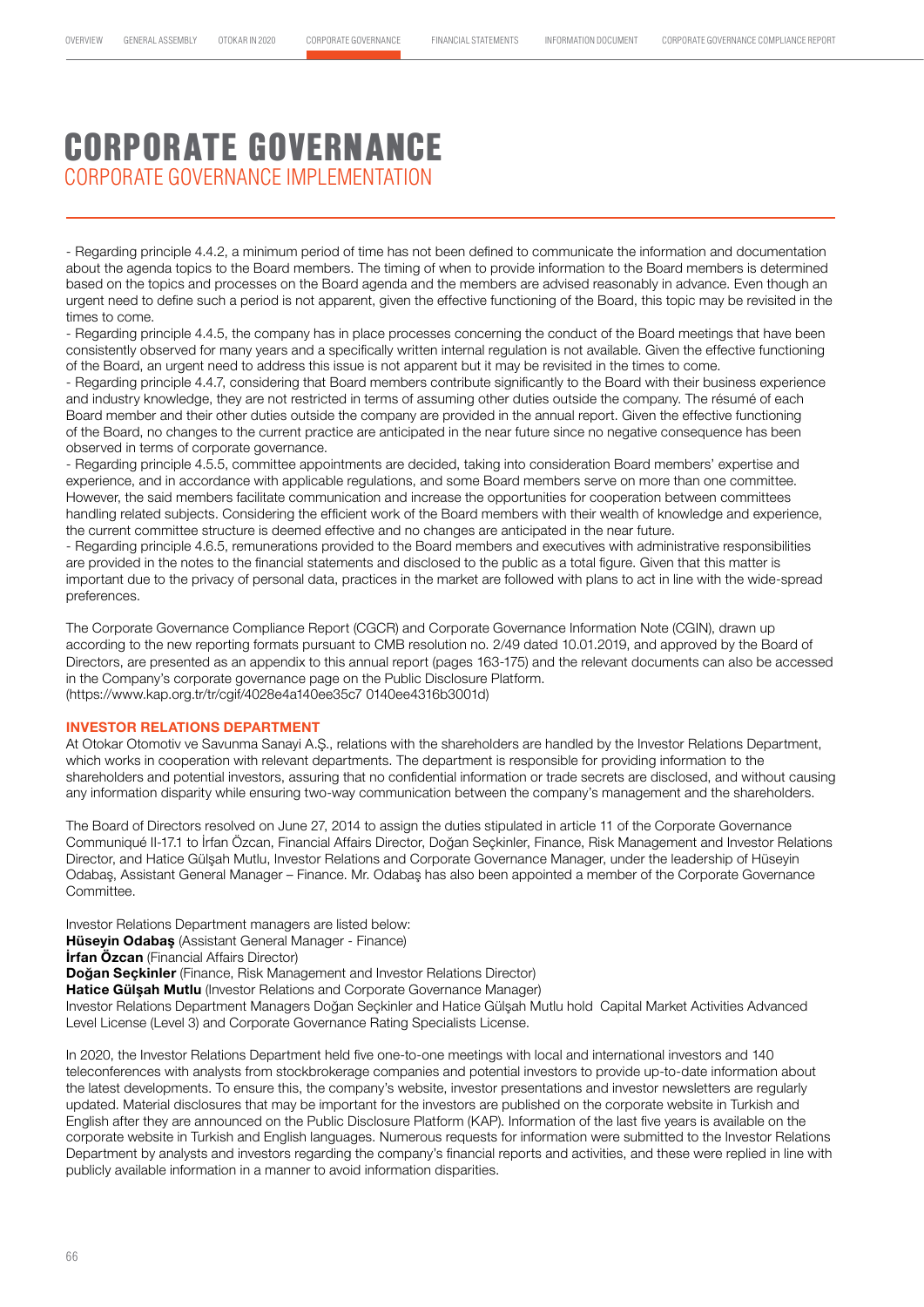## CORPORATE GOVERNANCE CORPORATE GOVERNANCE IMPI EMENTATION

Obligations required by legislation, such as holding the General Assembly meetings in accordance with applicable regulations, articles of association and company bylaws, and preparing Annual Reports and other documents for the shareholders to benefit from, are the responsibility of the Investor Relations Department. The General Assembly Meeting held in 2020, call to meeting and records related to the meeting were performed in compliance with applicable regulations, articles of association and other relevant company bylaws.

All kinds of public disclosure obligations as required by the regulations, such as financial reporting and disclosing of special situations to the public, are fulfilled by the Investor Relations. Department. In 2020, 47 material disclosures were announced, and those that particularly concern the investors were published on the Public Disclosure Platform (KAP) and the corporate website along with their English translations.

The Investor Relations Department submits a report to the Corporate Governance Committee at least once a year regarding its activities to be communicated to the Board of Directors. The said report on the activities of 2020 was evaluated by the Corporate Governance Committee and the Board of Directors on February 19, 2021.

The company takes utmost care to ensure compliance with legislation in satisfying investors' demands. In 2020, no complaints, or administrative or legal pursuit of exercising shareholders' rights in the company have been filed to the best of our knowledge.

### **BOARD OF DIRECTORS**

#### **The Structure and Formation of the Board of Directors**

The company is managed by a Board of Directors formed by minimum five (5) members, who are elected by the General Assembly. In addition to electing the Board members, the General Assembly also determines the number of members to serve on the Board. Without prejudice to the requirements imposed by the Capital Markets Board Corporate Governance Principles for independent members, the General Assembly has the right to replace Board members at any time if deemed necessary pursuant to Article 364 of the Turkish Commercial Code.

In the event that a Board membership is vacated for any reason such as when an independent member's status is no longer independent, or he/she resigns or becomes unable to perform his/her roles, the Board of Directors will nominate an individual that meets the legal criteria in accordance with the applicable provisions of Turkish Commercial Code and the CMB regulations and submit the nomination to the General Assembly for approval in the next meeting.

The duties of the Chairman of the Board and the General Manager are performed by separate individuals. Board members are encouraged to spare the required time to fulfil their obligations toward the company while there are no rules restricting them from assuming other duties outside the company. Considering that independent members, in particular, may contribute significantly to the Board with their business experience and industry knowledge, no such restrictions have been deemed necessary. The résumé of each Board member and their other duties outside the company are shared with the shareholders prior to the annual General Assembly meeting.

Duties of the Nomination Committee and the Remuneration Committee in the company are carried out by the Corporate Governance Committee. Three candidates were nominated for independent membership in 2020, and the declarations of independence and résumés of these individuals were evaluated by the Corporate Governance Committee and the Board of Directors on January 15, 2020, determining them to be independent member candidates. All independent board members submitted their declarations of independence to the Corporate Governance Committee, and in the 2020 reporting period, no situation that would contravene their independence occurred.

The company agrees that achieving diversity in the Board of Directors in terms of knowledge, experience and perspectives contributes positively to its operations and enhances the effective functioning of the Board of Directors. While there is no policy in place, female member ratio in the Board of Directors is currently 12.5 percent.

The table below provides an overview of the current Board members, elected at the General Assembly on March 16, 2020 to serve until the next General Assembly meeting to review the 2020 activities, who are all non-executive except for General Manager Ahmet Serdar Görgüç as defined in the CMB Corporate Governance Principles.

Detailed résumés of the Board members can be found on the corporate website and on pages 28-29 of the Annual Report.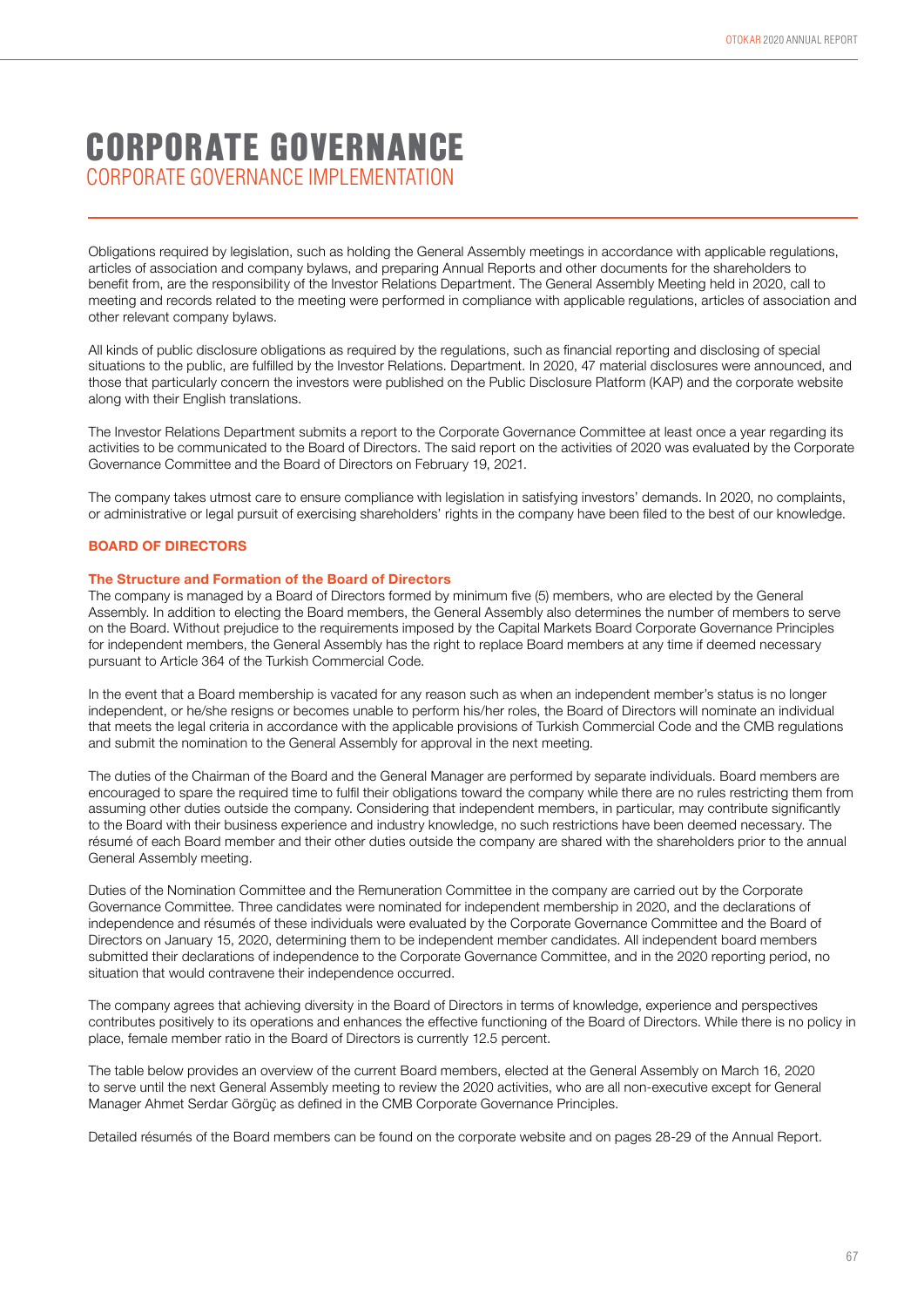# CORPORATE GOVERNANCE IMPLEMENTATION CORPORATE GOVERNANCE

| <b>Name</b>         | <b>Title</b>                  | Independence<br><b>Status</b> | <b>First Elected</b><br>to Board of<br>Directors on | <b>Term</b> | <b>Board and Committee</b><br><b>Duties</b>                                 | <b>Other Assignments</b>                                                                                                    |
|---------------------|-------------------------------|-------------------------------|-----------------------------------------------------|-------------|-----------------------------------------------------------------------------|-----------------------------------------------------------------------------------------------------------------------------|
| Yıldırım Ali KOC    | Chairman                      | Not independent               | 26.03.2015                                          | 1 Year      |                                                                             | Koç Holding A.Ş. - Vice Chairman;<br>Chairman, Board Member and<br>Committee Member at a Number of<br>Koc Holding Companies |
| Levent CAKIROĞLU    | <b>Vice</b><br>Chairman       | Not independent               | 26.03.2015                                          | 1 Year      | Corporate Governance<br>Committee - Member                                  | Koç Holding A.Ş. - CEO; Chairman,<br>Board Member and Committee<br>Member at a Number of Koç Holding<br>Companies           |
| Selin Ayla ÜNVER    | Member                        | Not independent               | 22.10.2018                                          | 1 Year      |                                                                             | Ünver Holding A.S. - Chairwoman                                                                                             |
| İsmail Cenk CİMEN   | Member                        | Not independent               | 18.03.2019                                          | 1 Year      | Risk Management<br>Committee - Member                                       | Chairman, Board Mmember and<br>Committee Member at a Number of<br>Koç Holding Companies                                     |
| Ahmet Serdar GÖRGÜC | Member-<br>General<br>Manager | Not independent               | 20.04.2006                                          | 1 Year      |                                                                             |                                                                                                                             |
| Ali İhsan İLKBAHAR  | Member                        | Independent                   | 16.03.2020                                          | 1 Year      | Audit Committee - Chairman.<br>Corporate Governance<br>Committee - Chairman |                                                                                                                             |
| Ali İhsan KAMANLI   | Member                        | Independent                   | 15.03.2018                                          | 1 Year      | Audit Committee - Member                                                    |                                                                                                                             |
| Kenan GÜVEN         | Member                        | Independent                   | 15.03.2018                                          | 1 Year      | Risk Management<br>Committee - Chairman                                     | Turkish Heart Foundation - Chairman                                                                                         |

### **Operating Principles of the Board of Directors**

The powers and responsibilities of the members of the Board of Directors are specified in the Articles of Association. Distribution of duties among Board members and their duties and powers are explained in the annual report.

The subject or agenda of the Board of Directors Resolutions is determined according to the matters, for which the company's Articles of Association explicitly require a Board of Directors resolution, or the issues that arise as reported to the company's Senior Management and Board members by the relevant departments. Otherwise, a meeting agenda may also be drawn up when a Board member notifies the upper management of a specific matter that requires the Board's resolution.

The Board convenes for meetings when company business so requires. Although there is no dedicated secretariat established to facilitate communication, the Investor Relations and Corporate Governance Department under the Finance, Risk Management and Investor Relations Directorate prepares the meeting agenda, records the resolutions, and monitors the outcome of resolutions.

In accordance with the Turkish Commercial Code and the relevant articles of the company's Articles of Association, the Board of Directors convenes physically when the company business calls for it, and when necessary, resolutions can be reached by passing them around pursuant to article 390, paragraph 4 of the Turkish Commercial Code. The Board of Directors passed 20 resolutions in 2020. Due to the COVID-19 pandemic, the Board of Directors did not convene in a physical setting; however, the members were regularly advised about the company's performance and developments while resolutions were all reached by passing them around. The Board has also convened twice with all members in attendance to address strategic matters and discussed the company's position and activities without passing any resolutions.

Different views expressed during the Board meetings as well as the reasons for casting opposing votes are recorded in the minutes of the resolutions. However, since no such opposing or discordant views were recently expressed, no public disclosures were released in this regard.

Board members and senior executives of the company are covered by an "Executive Liability Insurance" policy.

While overseeing the company's activities, the Board of Directors assesses the potential for any conflicts of interests, and if such potential exists the board evaluates its repercussions for the company and reaches necessary resolutions to act in the best interest of the company. In addition to ensuring that provisions are complied with in related party transactions, Board of Directors also assesses potential risks for misconduct and diligently addresses the transactions of related parties.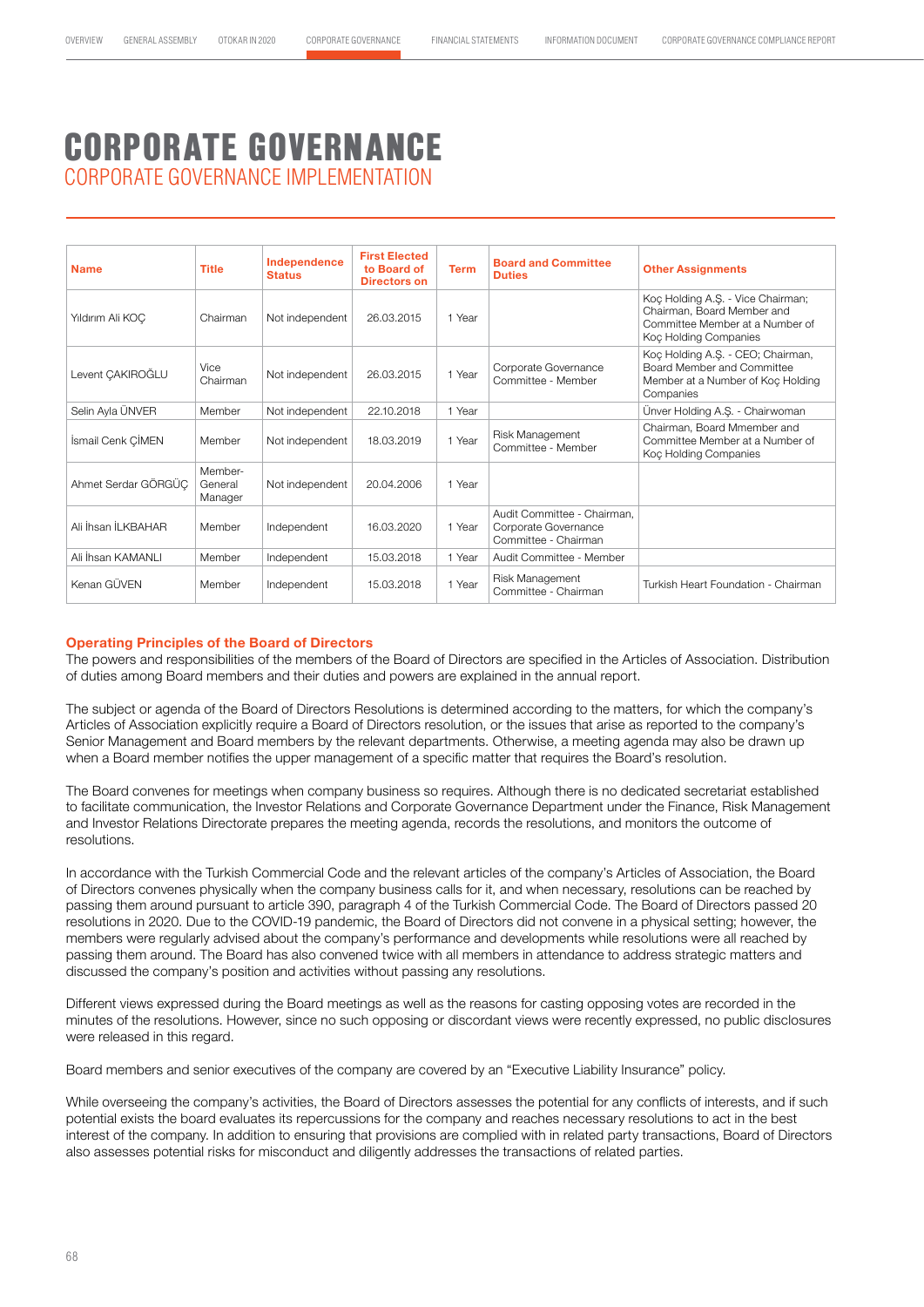## CORPORATE GOVERNANCE IMPI EMENTATION CORPORATE GOVERNANCE

### **The Committees formed by the Board of Directors**

The company's Board of Directors has formed several committees in order to effectively fulfil its duties and responsibilities, and these committees carry out their activities in accordance with specified procedures. The committees reach certain decisions after independently conducting a number of studies before presenting these in the form of proposals for the Board's consideration, with the Board then reaching the final decision.

The committees' operating principles and fields of activity are determined by the Board of Directors and publicly disclosed.

The heads of the committees are appointed from among the Independent Board members, while all the members of the Audit Committee consist of Independent Board members.

The committees document all of their activities and keep records. The committees hold meetings as frequently as deemed necessary for working effectively and as defined by their operating principles, and they report the information and results of their work to the Board of Directors.

Members who serve on multiple committees facilitate communication and increase opportunities for cooperation between committees handling related subjects. The Board of Directors believes that it has obtained the expected benefit from the committee's work.

Operating principles of the committees are available on the corporate website. (https://www.otokar.com.tr/investor-relations/corporate-governance/committees)

### **Audit Committee**

The Audit Committee, established pursuant to the Board of Directors' resolution dated April 29, 2003, fulfils the duties of audit committees set out in the Capital Market Legislation.

The Board of Directors resolved on April 2, 2020 that the Audit Committee would be composed of 2 independent members, with Ali İhsan İlkbahar appointed as Chairman, and Ali İhsan Kamanlı as Member of the Committee.

In 2020, the Audit Committee submitted to the Board of Directors a written report of its views on the choice of independent auditor, its assessments of annual and interim financial statements to be disclosed to the public in terms of their truth, accuracy, and compliance with the accounting principles adopted by the company as well as the decisions made during Committee meetings held within the year. The Audit Committee convened seven times in 2020.

#### **Corporate Governance Committee**

The Corporate Governance Committee was established following the Board of Directors resolution on May 25, 2012 to monitor the company's compliance with the Corporate Governance Principles, examine the reasons for non-compliance with the Principles, which are not yet implemented, and propose improvement actions, evaluate corporate governance practices and the Corporate Governance Compliance Report, and oversee the work of the Investor Relations Department. The Board of Directors resolved on April 2, 2020 that the Corporate Governance Committee be composed of three members and that Ali İhsan İlkbahar, who is an independent member, be appointed as the Chairman, and Levent Çakıroğlu ve Hüseyin Odabaş as members of the Committee, and to also serve as the Nomination Committee and the Remuneration Committee in accordance with the Communiqué.

The Corporate Governance Committee reviewed the company's corporate governance practices in 2020 and the Corporate Governance Compliance Report (CGCR) and Corporate Governance Information Note (CGIN), drawn up according to the new reporting formats pursuant to CMB resolution no. 2/49 dated January 10, 2019 and also informed the Board of Directors on the activities of the Investor Relations Department. The committee, which also undertakes the duties of the Nomination Committee and Remuneration Committee, worked on various topics within its purview such as determining the Independent Board member nominees and the benefits provided to the Board members and Senior Executives. The Corporate Governance Committee convened six times in 2020.

#### **Risk Management Committee**

The Board of Directors resolved on July 11, 2012 to establish the Risk Management Committee, which would work on early detection of risks that could pose a threat to the company's presence, development and continuity, and on applying necessary measures to mitigate these risks in order to ensure compliance with article 378 of Law 6102 of the Turkish Commercial Code, which entered force in July 2012. The Board of Directors resolved on April 2, 2020 that the Committee would be composed of two members, with Kenan Güven, who is an independent member, as the Chairman, and İsmail Cenk Çimen as a member of the Committee. The committee convenes at least six times a year.